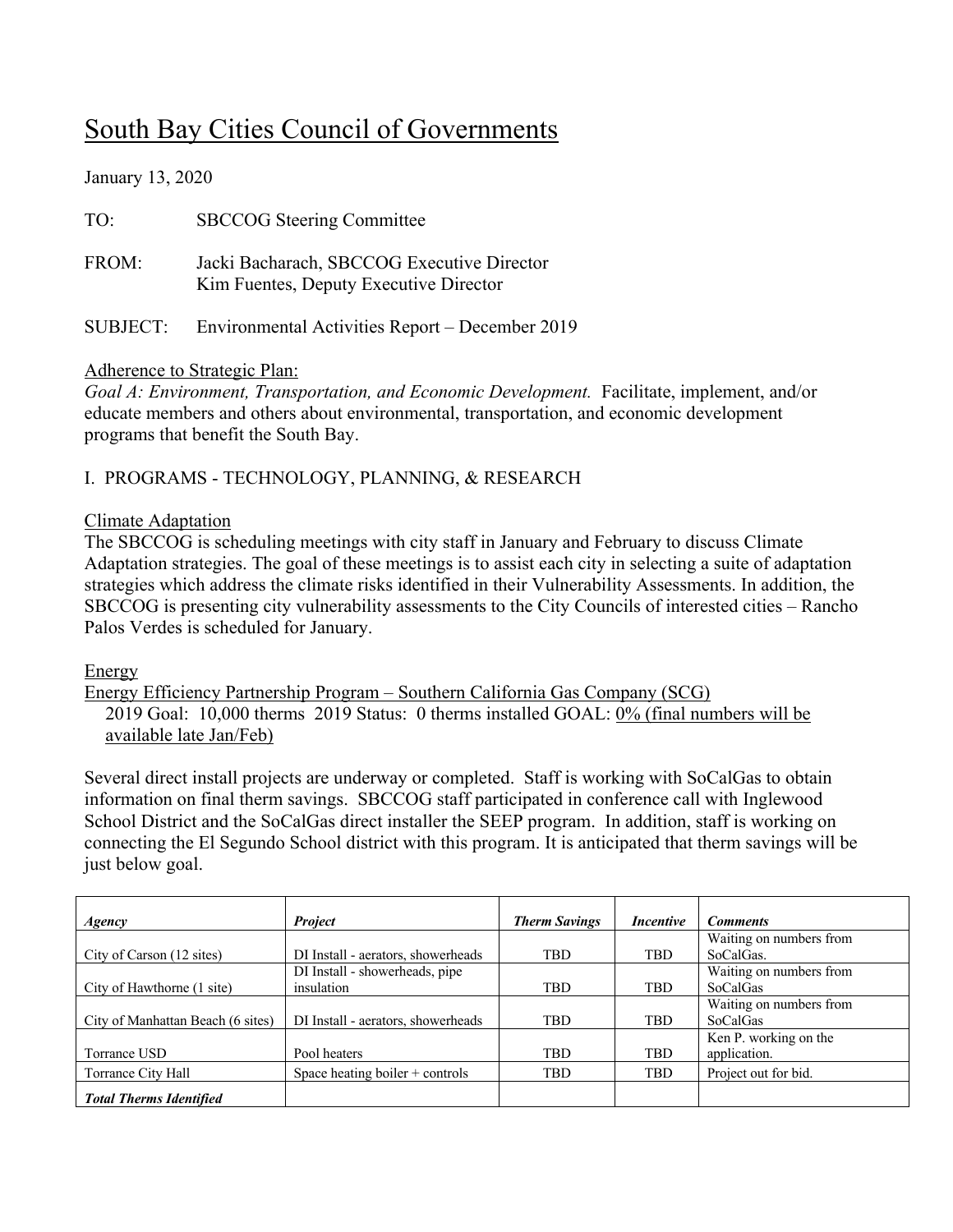Energy Efficiency Partnership Program – Southern California Edison (SCE) 2019 Energy Saving Goal: 1,459,446 kWh 2019 Status: 228,755 kWh % of GOAL:  $16\%$ 2019 Demand Reduction Goal: 256 kW 2019 Status: 24 kW % GOAL: 9% (final numbers will be available late Jan/Feb)

December is the last month for the SCE partnership. Staff worked to facilitate the park lighting projects as well as assist cities in completing streetlight projects. The SBCCOG met with the Regional Energy Network to secure a contract to replace SCE support for coordination on municipal energy efficiency projects. The current project pipeline along with the city Energy Leader Partnership (ELP) tier levels are listed below. Final kWh and kW savings information will be obtained in late Jan. or early Feb. It is anticipated that goals will be exceeded.

| City                 | <b>Current ELP</b><br><b>Tier Level</b> | <b>Energy Efficiency Measures (EEMs)</b>                                                                                                                                                                                                                                                                                               | <b>Estimated</b><br><b>Completion Date</b> | <b>Estimated kWh</b><br>savings | <b>Estimated</b><br>Incentive (\$) |
|----------------------|-----------------------------------------|----------------------------------------------------------------------------------------------------------------------------------------------------------------------------------------------------------------------------------------------------------------------------------------------------------------------------------------|--------------------------------------------|---------------------------------|------------------------------------|
|                      |                                         | Cities need to implement projects as soon as possible as SCE funding is continuingly in transition; however, if<br>projects are in progress and are scheduled to be completed in 2019, SCE is committed to complete their funding<br>obligations as long as the city also meets all of their project requirements including deadlines. |                                            |                                 |                                    |
| Carson               | Platinum                                | <b>LED</b> Streetlights                                                                                                                                                                                                                                                                                                                | O4/19                                      | 588,596                         | \$234,752                          |
|                      |                                         | <b>LED Sports Lighters</b>                                                                                                                                                                                                                                                                                                             | Q4/19                                      | 733,452                         | \$124,687                          |
| El Segundo           | Gold                                    | <b>Exterior LED Lighting</b>                                                                                                                                                                                                                                                                                                           | Q4/19                                      | 184,396                         | \$31,347                           |
| Gardena              | Gold                                    | Exterior & Interior Lighting                                                                                                                                                                                                                                                                                                           | Q4/19                                      | 78,125                          | \$13,281                           |
| Hawthorne            | Platinum                                | <b>Exterior LED Lighting</b>                                                                                                                                                                                                                                                                                                           | Q4/19                                      | 194,254                         | \$38,851                           |
| Hermosa Beach        | Platinum                                | <b>Exterior LED Lighting</b>                                                                                                                                                                                                                                                                                                           | Q4/19                                      | 29,574                          | \$5,915                            |
| Inglewood            | Platinum                                | Chiller VFD/HVAC Controls                                                                                                                                                                                                                                                                                                              | Q4/19                                      | 238,000                         | \$63,645                           |
|                      |                                         | <b>Exterior LED Lighting</b>                                                                                                                                                                                                                                                                                                           | Q4/19                                      | 477,067                         | \$81,101                           |
| Manhattan Beach      | Platinum                                | <b>LED Sports Lighters</b>                                                                                                                                                                                                                                                                                                             | Q4/19                                      | 305,597                         | \$61,119                           |
|                      |                                         | Streetlights (LS-1 to LS-2 conversion)                                                                                                                                                                                                                                                                                                 | Q4/19                                      | 517,922                         | \$103,584                          |
| Palos Verdes Estates | Platinum                                | <b>LED</b> Lighting                                                                                                                                                                                                                                                                                                                    | Q4/19                                      | 33,739                          | \$7,240                            |
| Rancho Palos Verdes  | Platinum                                | LED LS-1 to LS-2 Conversion                                                                                                                                                                                                                                                                                                            | Q4/19                                      | 557,976                         | \$240,992                          |
| Redondo Beach        | Gold                                    | <b>Exterior LED Lighting</b>                                                                                                                                                                                                                                                                                                           | Q4/19                                      | 381,513                         | \$64,857                           |
|                      |                                         | <b>LED</b> Lighting                                                                                                                                                                                                                                                                                                                    | Q4/19                                      | 42,311                          | \$7,193                            |
| <b>Rolling Hills</b> | Gold                                    | <b>LED Lighting</b>                                                                                                                                                                                                                                                                                                                    | Q4/19                                      | 9,000                           | N/A                                |
| Torrance             | Platinum                                | <b>Exterior LED Lighting</b>                                                                                                                                                                                                                                                                                                           | Q2/20                                      | 841,894                         | \$143,122                          |
|                      |                                         | Interior LED Lighting                                                                                                                                                                                                                                                                                                                  | Q2/20                                      | 837,954                         | N/A                                |
|                      |                                         | VFD & Pump Motor                                                                                                                                                                                                                                                                                                                       | Q4/19                                      | 172,003                         | \$29,240                           |
|                      |                                         | Interior LED Lighting                                                                                                                                                                                                                                                                                                                  | Q4/19                                      | 16,741                          | N/A                                |
|                      |                                         |                                                                                                                                                                                                                                                                                                                                        | Total                                      | 6,240,114                       | \$1,250,926                        |

SCE/SCG Strategic Plan Funding: Staff along with the energy engineer continue to work on city benchmarking reports. A meeting was held with Torrance staff. The energy engineer benchmarked 7 facilities and connected 400 utility accounts to the Energy Star Portfolio Manager tool. The final report was completed.

<u>YGRENE – PACE:</u> Proceeds from Ygrene for 2019 Q3 = \$124.88. Total since the program start in 2015 = \$8,806.50. Payment for 2019 Q4 is expected in Feb 2020 and will be reported out in March 2020.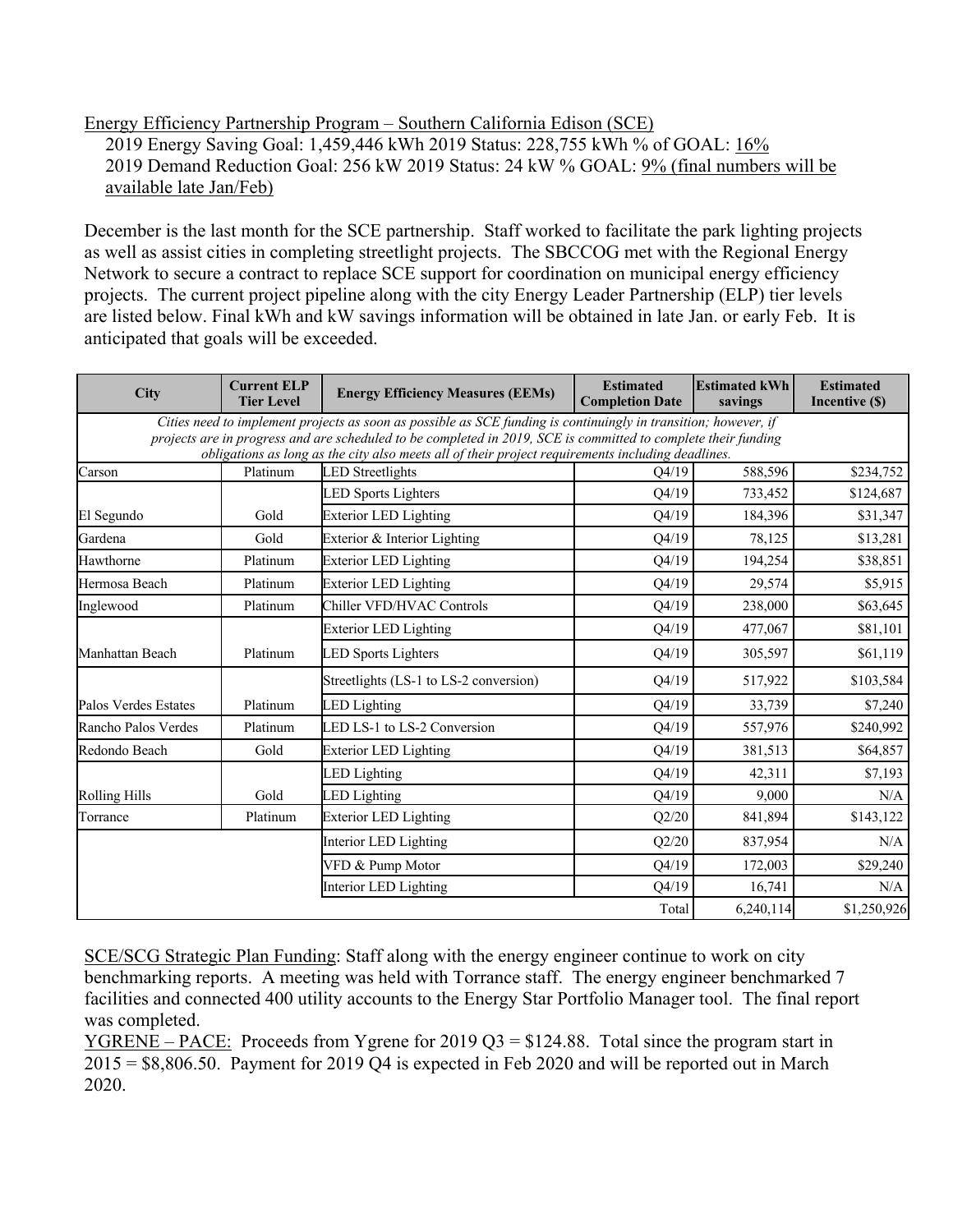HERO – PACE: SBCCOG continues to promote PACE financing for homeowners. Beginning this quarter, Western Riverside COG will issue quarterly reports with the next one in March 2020. Proceeds from HERO for 2019 Q3 =  $$363.89$ . Proceeds for 2019 Q4 will be reported out in March 2020 at the same time the quarterly report is received. Total since program start in  $2014 = $30,945.67$ .

CA Green Business Network (CAGBN) & South Bay Green Business Assist Program (GBAP): (*Contract period August 1, 2019 – March 2020*)

*Contract goals - City of Hawthorne*: 20 certified green businesses; *Status of goals*: 15 certified businesses *Contract goals - City of Torrance*: 15 certified green businesses; *Status of goals*: 8 certified

CAGBN – SBCCOG staff continues to assist CAGBN cities of Hawthorne and Torrance with certifying businesses and continues to conduct outreach. During the month of December, SBCCOG staff conducted 2 assessments for businesses in Hawthorne and 1 in Torrance. Appointments have been confirmed for 2 additional business assessments next month.

As businesses are certified through CAGBN, they also become GBAP participants. GBAP by city: Torrance (53), Lawndale (27), Hawthorne (38), Redondo Beach (16), El Segundo (15), Gardena (15), Carson (12), Inglewood (10), Manhattan Beach (8), Palos Verdes Estates (7), Rancho Palos Verdes (7), Hermosa Beach (5), Rolling Hills Estates (4), Lomita (3), Lennox (2), and Los Angeles County – Community of Westmont (1) for a total of 222 businesses in the program as of the end of December 2019.

## **Water Conservation**

businesses

West Basin Municipal Water District Programs (West Basin) *Contract year is July 1, 2019 through June 30, 2020* 

#### Task 1. Educational Outreach Support

#### *Exhibit Events*

*Contract goal:* 100 exhibit events, presentations, workshops, networking opportunities, etc. *Status of goal:* 67 exhibit events, presentations, workshops, networking opportunities, etc. as of the month of December

## *Water Bottle Filling Station Program*

*Contract goal:* To assist with identifying locations for stations. *Status:* Public sites are eligible to install two (2) water bottle filling stations for the same Tax ID.

SBCCOG continues to reach out to potential sites and coordinate with West Basin staff for program updates.

## Task 2. Support for Workshops & Events

#### *Educational Classes*

*Contract goal*: minimum of 5 and a maximum of 10 *Status of goal*: 4 completed; an additional 5 classes are in the planning stages, with the next one scheduled on March 5, 2020 in Carson.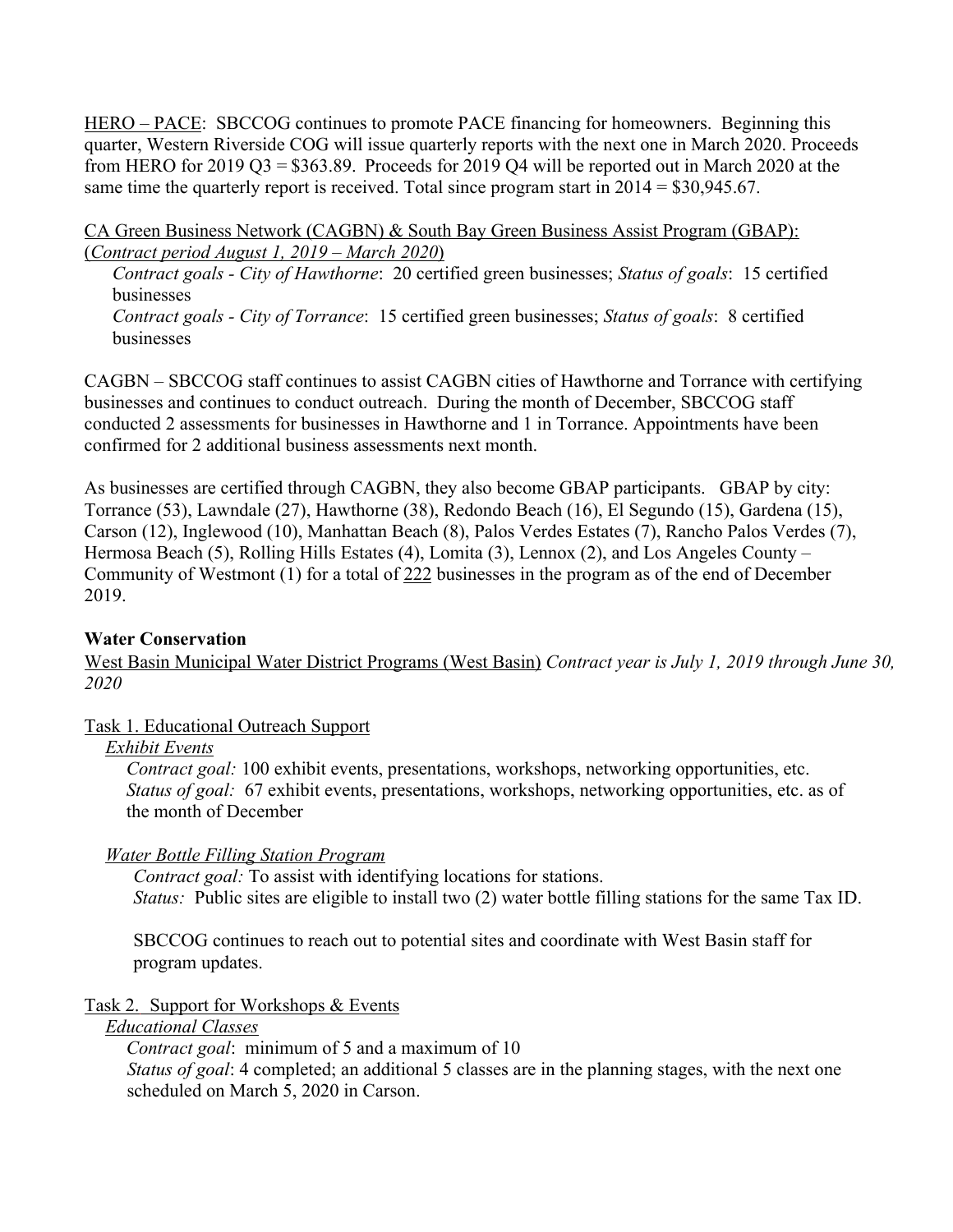#### *Rain Barrel Giveaway*

*Contract goal*: 5 events

*Status of goal*: 2 completed; 1 scheduled in January (El Segundo), 1 scheduled in February (Hermosa Beach), and 1 scheduled in March (Gardena); 1 additional to be scheduled in Inglewood

#### Task 3. Cash for Kitchens

*Contract goal*: Target 73 commercial kitchens. *Status of goal*: 1 water survey completed

Staff met with West Basin to discuss Cash for Kitchens program which is relaunching in Jan. 2020. SBCCOG staffs' main focus is to follow up with kitchens already engaged since July 1, 2019.

#### Task 4. IRWMP & Measure W Assistance

*Contract goal:* Assist West Basin as needed, including attendance at meetings, taking notes, assisting with reports, etc. *Status of goal:* Staff will be attending upcoming meetings.

#### Task 6. Disadvantaged Communities (DAC) Water-Energy Savings Program

 *Status:* SBCCOG and WBMWD staff met on December 16 to discuss the program which will be relaunched in early 2020. The name of the program has changed to "Change and Save". Monthly check-in phone call meetings will be held with the consultant, WBMWD, and the SBCCOG.

Torrance Water *Contract year is July 1, 2019 through June 30, 2020*

Task 1: Support for educational classes - California Friendly Landscape Training (CFLT) or Turf Removal (TR) Class and community events *(This goal is dependent upon Torrance establishing classes). Contract goal:* as requested

*Status of goal:* 5 completed; 3 scheduled between January and April 2020

Task 2: Cash for Kitchens

*Contract goal:* 10 new commercial kitchens; 10 follow-up site visits *Status of goal: 2* water survey completed; 4 follow-up site visits completed

#### Water Replenishment District of Southern California (WRD) *Contract year is July 1, 2019-September 30, 2020.*

Ongoing promotion of WRD programs continues through the SBCCOG's e-newsletters, other social media channels, and events during the month of December.

Sanitation Districts of LA County (LACSD) *Contract year is July 1, 2019-June 30, 2020*

*Contract goal:* 100 exhibit events, workshops, networking opportunities, etc. *Status of goal:* 67 exhibit events, presentations, workshops, networking opportunities, etc. as of the month of December

*Contract goal:* 1 training for SBCCOG Volunteers on LACSD programs - *Status of goal*: **GOAL MET**

*Contract goal:* Schedule up to 3 Sanitation Districts-related presentations *Status of goal:* 1 has been completed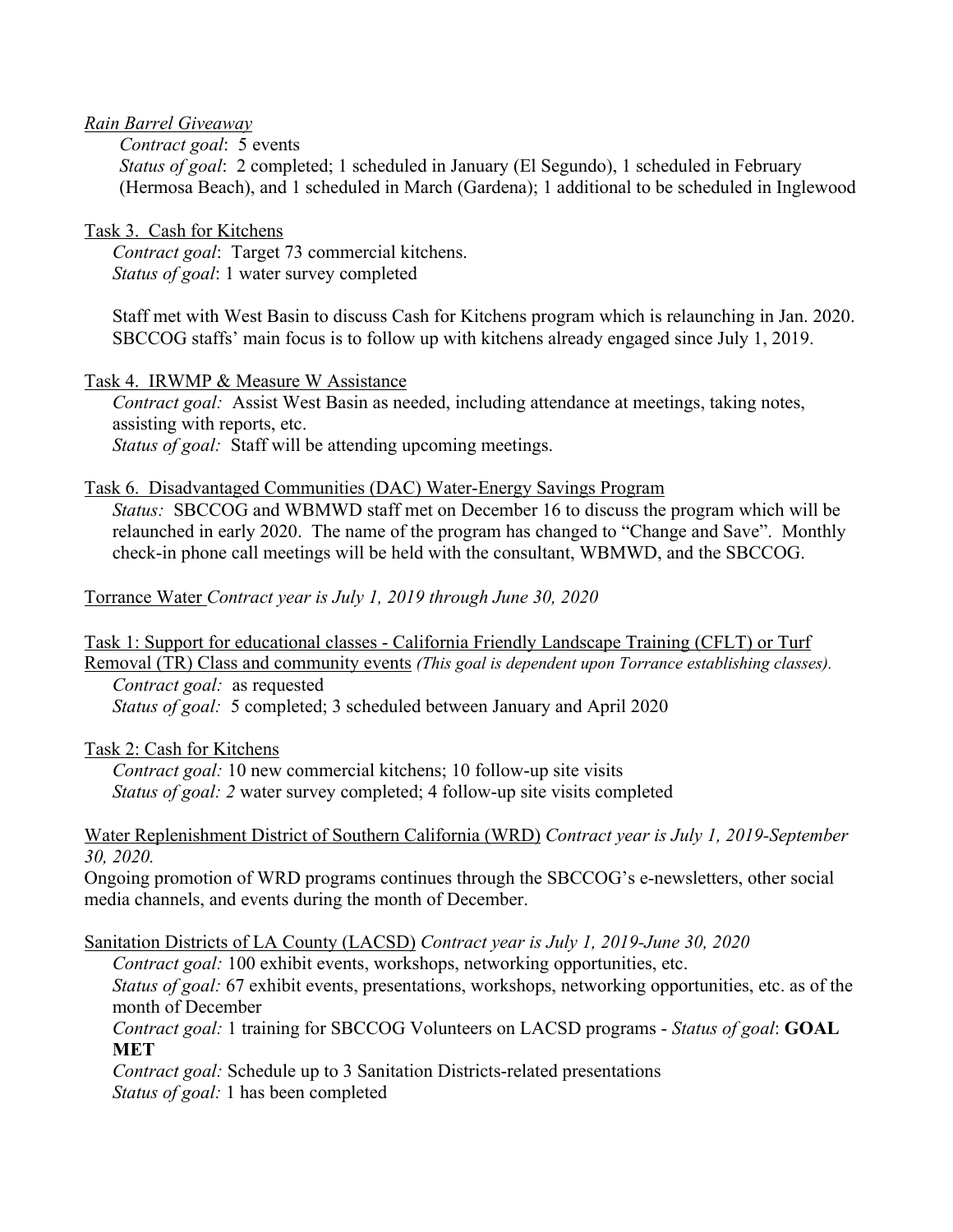SBCCOG staff continues to reach out to community organizations to schedule presentations. In addition, SBCCOG staff coordinates with LACSD regularly to promote their programs.

Los Angeles Department of Water and Power (LADWP) *Contract year is January 1-December 31, 2019.*

*Contract goals*:

- 8-12 targeted special exhibit events *Status of goal*: 12 completed. **GOAL MET**
- 1 training for SBCCOG Volunteers on LADWP programs *Status of goal*: **GOAL MET**
- 6-8 commercial kitchens to be identified for water assessments and conservation training *Status of goal*: 6 water surveys completed. – **GOAL MET**

The new contract is anticipated to start in January 2020 after SBCCOG approval.

## **Transportation**

Shared Mobility Program (*Contract period July 1, 2019 – June 30, 2022*)

*Contract goals*: 72 outreach events; 36 vanpool or rideshare meetings or events; 8 Marketing/Media Survey Engagements

*Status of goals*: 47 outreach events; 3 vanpool or rideshare meetings; 1 Survey Engagement

The SBCCOG continued to follow-up on the City of Torrance's Rideshare event as well as the City of Carson's Rideshare and Vanpool event. Work continued to design survey instruments for posting after the first of the year. SBCCOG staff met to create communications strategies to support the Shared Mobility Outreach efforts for the new year. Metro Shared Mobility materials were distributed at 2 SBCCOG Outreach events. SBCCOG reached out to Metro staff for a formal briefing to be held in early January.

Metro Express Lanes (MEL) *(Contract period Nov. 15, 2019 – Nov. 14, 2020)*

In December, SBCCOG Steering Committee approved the new MEL Contract: \$48,000 per year; renewable by Metro for 2 additional years. SBCCOG staff will include MEL outreach materials and information in its outreach and communications efforts beginning in January 2020.

# II. MARKETING, OUTREACH, & IMPLEMENTATION

# Workshops, Trainings, & Exchanges

The following chart provides an overview of all registration events held in December 2019:

| Event<br>Date | <b>Event Name</b>                                 | No. Attended/No.<br>of RSVPs | Marketing Info. (how did they hear about the Workshop)                                  | <b>Staff</b><br>Lead |
|---------------|---------------------------------------------------|------------------------------|-----------------------------------------------------------------------------------------|----------------------|
| 12/14/19      | California Friendly Landscape<br>Class - Torrance | 19/44                        | Email: 35, Flyer: 2, Friend or Family: 4, Local Publication: 1,<br>Website: 1, Other: 1 | MS                   |

# Outreach Events

In December

- 1 residential workshop
	- 2 networking opportunities

• 1 business event